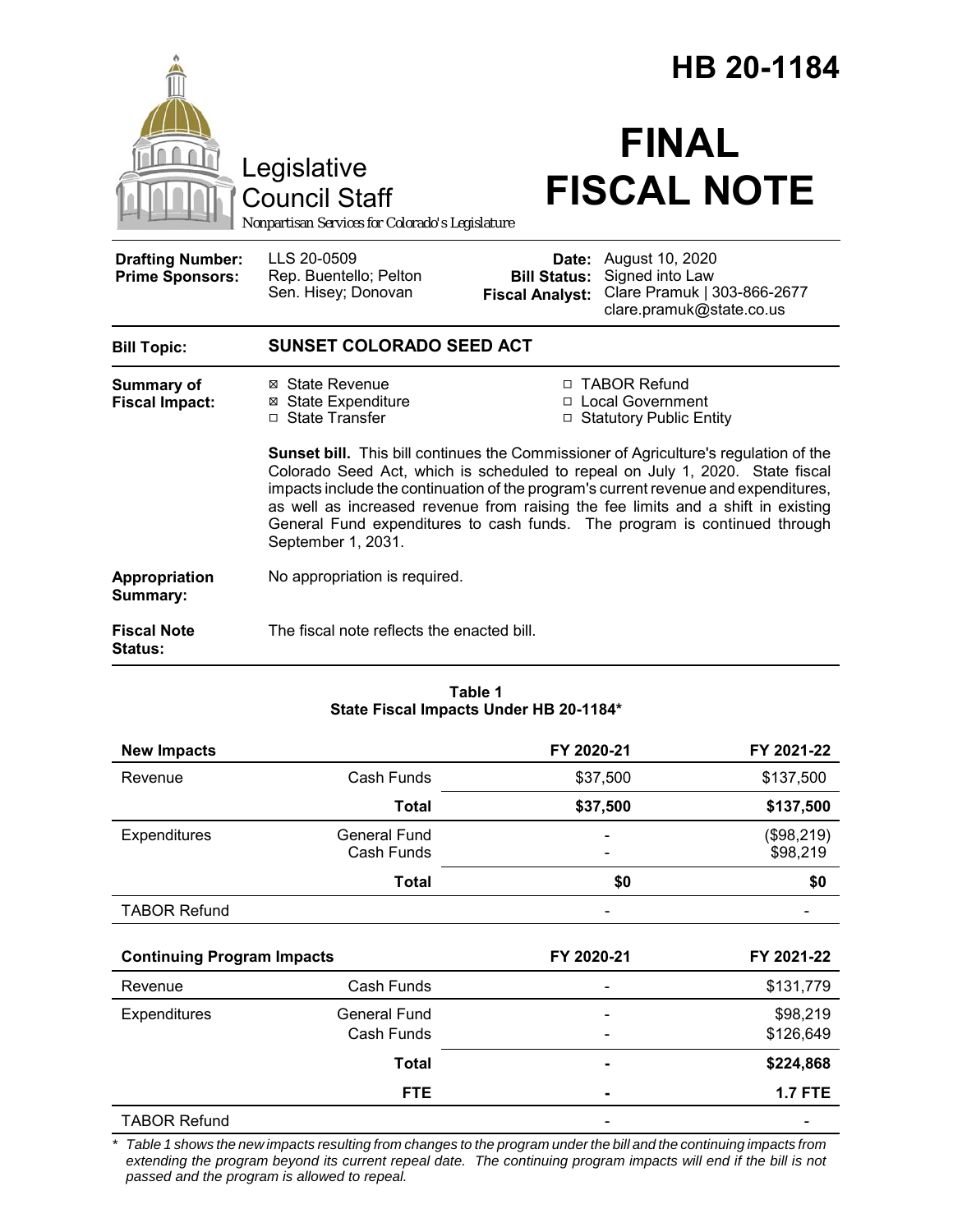August 10, 2020

### **Summary of Legislation**

This bill continues the Commissioner of Agriculture's regulation of the Colorado Seed Act, which is scheduled to repeal on July 1, 2020. The regulatory program is continued through September 1, 2033. In addition, the bill repeals the statutory fee caps and discounts for registering multiple locations, and requires the commissioner to establish registration fees and a renewal schedule by rule under increased fee limits.

#### **Background**

The Colorado Seed Act requires containers of seed to be properly labeled unless otherwise exempt. Custom seed conditioners, farmer seed labelers, retail seed dealers, and seed labelers are required to be registered. The Department of Agriculture establishes labeling requirements, inspects seeds, and investigates complaints. It has the authority to embargo seed that is adulterated or misbranded and to take disciplinary action. The program also supports the Seed Lab at Colorado State University, which analyzes seed samples.

#### **Continuing Program Impacts**

Based on the department's FY 2020-21 budget request, the Department of Agriculture is expected to have continuing revenue of \$131,779 and expenditures of \$224,868 and 1.7 FTE to administer the Colorado Seed Act. The program is currently funded with a mix of cash funds and General Fund, but, as described in the State Expenditures section, will shift to cash funds only under the bill. If this bill is enacted, current revenue and expenditures will continue for the program starting in FY 2021-22. If this bill is not enacted, the program will end on July 1, 2021, following a wind-down period, and state revenue and expenditures will decrease starting in FY 2021-22 by the amounts shown in Table 1. The changes to the program that drive additional revenue and costs are discussed in the State Revenue and State Expenditures sections below.

#### **State Revenue**

This bill will increase state revenue by \$37,500 in FY 2020-21 and by \$137,500 in FY 2021-22 to the Plant Health, Pest Control, and Environmental Cash Fund. The \$37,500 increase is from repealing the discount for registering multiple locations. Because current revenue has not been sufficient to cover the direct and indirect costs of the program, the fiscal note assumes that the commissioner will also use her new authority to increase registration fees through rulemaking by approximately \$100,000. The specific increase to individuals fees has not been estimated and will depend on future decisions by the commissioner.

#### **State Expenditures**

By increasing the availability of cash fund revenue, the bill will reduce current General Fund expenditures by \$98,219 starting in FY 2021-22, and replace this with an equal amount of cash fund spending, resulting in no net change for the program. This bill will also increase workload for the CDA to gather stakeholder input, develop rate recommendations, and conduct rulemaking. This workload increase can be accomplished within existing appropriations.